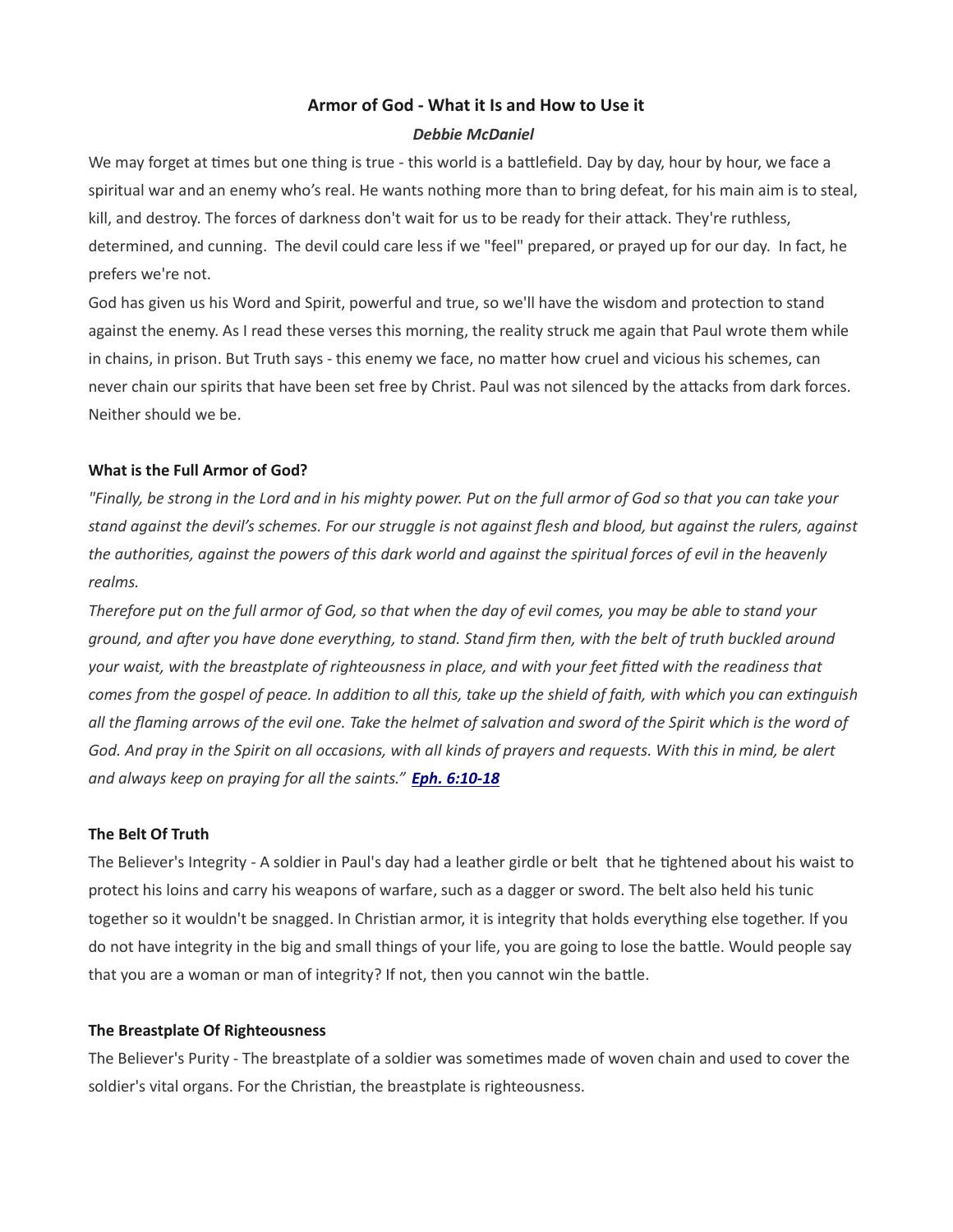The enemy wants to attack you not only with lies, but also with impurity. He wants you to read filthy magazines, watch immoral movies, and engage in all temptations of the flesh. The bottom line is that Satan wants to get into your heart and mind. He's looking for a crack in your armor. And don't be fooled. Satan knows where that crack is. Is your heart pure before God? If not, then you cannot win the battle.

### The Shoes Of Peace

The Believer's Tranquility - A Roman soldier's would have hobnails on the sole, very much like football cleats because when they were fighting they needed solid footing from which to move.

Unless you have a solid footing of peace, you can never make war. Sounds like a contradiction, doesn't it? When Satan comes against your tranquility, he throws out stones and briars of doubts and discouragement to cause you to stumble. Do you have peace right now? If not, then you cannot win the battle.

### The Shield Of Faith

The Believer's Certainty - The Roman soldier's shield measured approximately two by four feet and was made of wood covered with leather. In that day, soldiers dipped arrows in oil, then lit them and shot them at the enemy. These shields were vital to protect the solider from getting burned.

Satan is going to fire flaming arrows of doubt at you. He wants to place subtle doubts in your mind about God and His Truth. He knows a spark can ignite a big fire. You will need to feed your faith and starve your doubts. Are there any seeds of doubt in your mind today? If there are, then you cannot win the battle.

### The Helmet Of Salvation

The Believer's Sanity - A soldier used a helmet to protect his head because if his head was wounded, he wouldn't be able to think. Every believer needs to have the mind of Christ under the control of Almighty God. When a person is saved, for the first time he has his right mind. A person withoof the Spirit ut the Lord Jesus Christ has a form of insanity. They do not operate with the mind that God made them to have. The most important thing for you to have at all times is an assurance of your salvation. Do you know that you are saved? If you aren't, then you cannot win the battle.

#### Sword of the Spirit

The Word of God - When we are tempted, the most effective weapon that God has given to us as believers is the sword of the Spirit, which is the Word of God. Jesus modeled this so beautifully during His temptation in the wilderness. When the devil tried temptation after temptation against Him, Jesus used the sword of the Spirit. Jesus spoke the Word of God to Satan. In Luke 4:1-13, Jesus responded, "It is written, 'You shall worship the Lord God only. Him only you shall serve." and again brought the Scripture back into context, "It has been said, 'You shall not tempt the Lord your God.'"

The sword of the Spirit works. Memorize Scripture and use the Word of God to defeat Satan's lies and attacks.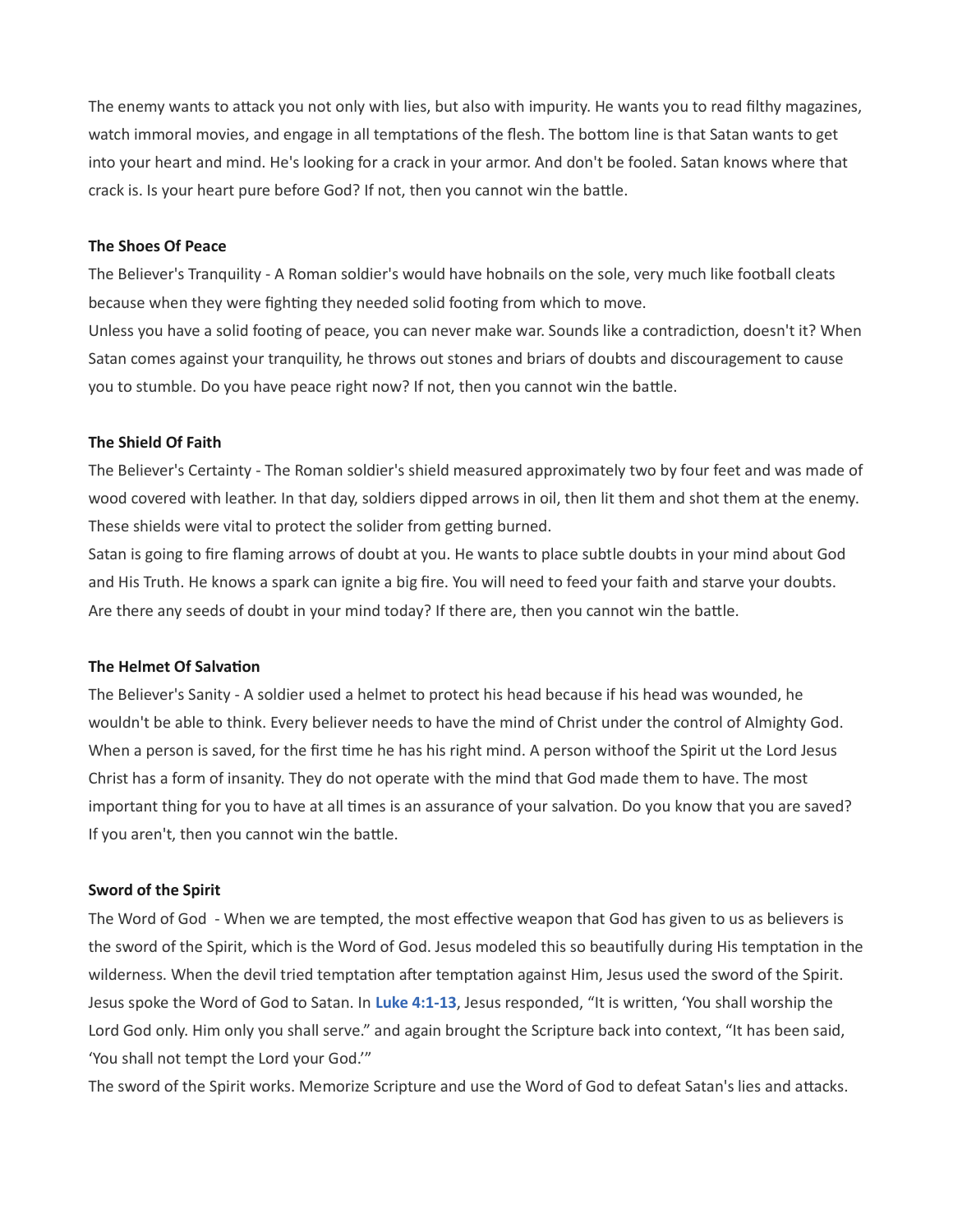God has a plan for our lives. The enemy has a plan for us too. We just have to decide which voice we're going to listen to, and who we're going to choose to follow each day. And chances are, if we don't make a determined choice to follow God, we may eventually fall into the evil one's trap. God gives specific instructions in his Word, he gives us all we need to stand strong in this life. Yet all too often we race through busy, full days, ill-equipped, unprepared, or simply not aware of what we're up against, or who the real enemy even is.

If you're a believer living like salt and light in this dark world, you won't go for long without encountering obstacles and attacks he'll hurl straight your direction. This battle is real, it's intense.

Focusing here today, putting on His armor, staying alert, and praying, that God will equip believers everywhere to "stand strong."

#### Armor of God Prayer

#### Dear God,

We thank you that you hold the victory over sin and death in this world. We thank you that you came to set the captives free. We thank you for your redemptive work you've done in our lives. We thank you for freedom and the hope you bring.

We hold your Word of Truth as weapon against the enemy's schemes, and proclaim he does not have authority over our lives for we've been set free. Give us wisdom and discernment to recognize his traps and to stand strong against his work. Fill us fresh with the power of your Holy Spirit.

Today we put on the full armor to quard our lives against attack. We put on the belt of truth to protect against lies and deception. We put on the breastplate of righteousness to protect our hearts from the temptations we battle. We put the gospel of peace on our feet, so we're ready to take your light wherever you send us this day. We choose to walk in the peace and freedom of your Spirit and not be overcome with fear and anxious thoughts. We take up your shield of faith that will extinguish all the darts and threats hurled our way by the enemy. We believe in your power to protect us and choose to trust in you. We put on the helmet of salvation, which covers our minds and thoughts, reminding us we are children of the day, forgiven, set free, saved by the grace of Christ Jesus. We take up the sword of the Spirit, your very Word, the one offensive weapon given to us for battle, which has the power to demolish strongholds, alive, active, and sharper than any double-edged sword.

We ask that you'd remind us to pray, constantly, for all believers. We ask for your help to stay alert in a dark world. We ask for your help to be salt and light, that we'd be loving and gracious, yet unyielding to sin. We ask for your help in remembering to put on your full armor every day, for you give us all that we need to stand firm in this world. Forgive us God for the times we've been unprepared, too busy to care, or trying to fight and wrestle in our own strength.

Thank you that we never fight alone, for you are constantly at work on our behalf, shielding, protecting, strengthening, exposing deeds of darkness, bringing to light what needs to be known, covering us from the cruel attacks we face even when we're unaware.

We love you Lord, we need you today. In the Powerful Name of Jesus, Amen."